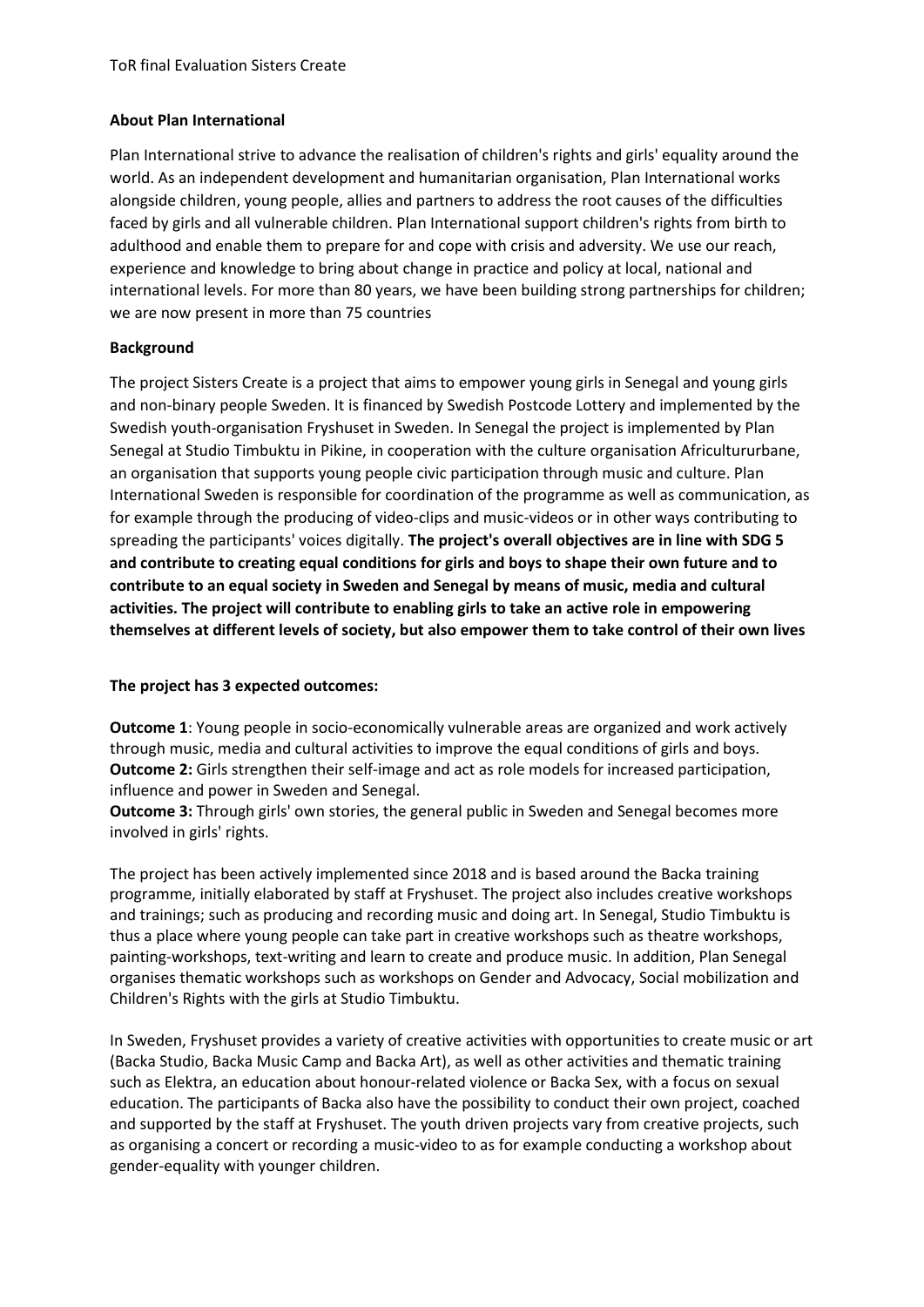**The below chart illustrates the design of the project.** 



# **Overall focus of final evaluation.**

The final evaluation should aim to assess the intended, unintended, negative and positive result of the Project Sisters Create. The final evaluation should follow the OECD-DAC criteria, with a special emphasize on evaluating efficiency (in relation to time and finance), impact and sustainability: What can be improved to strengthen these aspects moving forward?

In alignment with feminist evaluation it should be planned in collaboration with concerned stakeholder and parties. Further, the final evaluation should build on the mid-term evaluation, notably conducted between January-March 2021, in order to understand the progress of change that has followed since then.

#### **Specific evaluation-questions**

A special focus should be evaluating the results of Plan International's (Plan International Sweden and Plan International Senegal's ) external communication work in relation to the project, including the campaign #Pass the Mic, notably rolled out during spring 2022.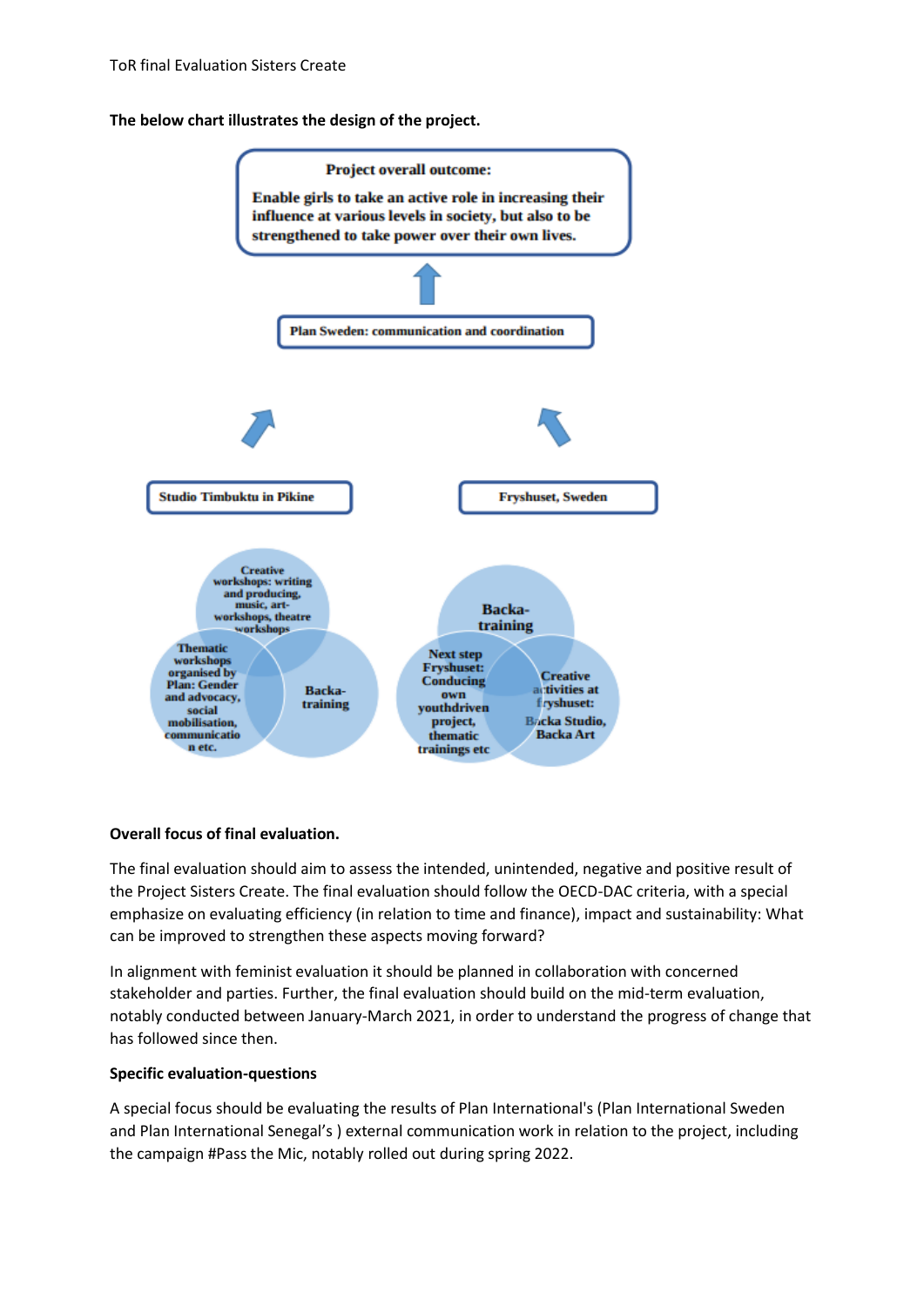- To what extent has the external communication activities contribute to the objectives of the project? Which target groups are reached through the project's communication? What can be improved to create better conditions for sustainable results on an outcome and impact level?
- What effect has the project had on indirect target groups such as duty-bearers and other stake-holders (parents, community-members etc)? What can be improved moving forward?
- How have changes in the context, such as COVID-19, affected the project's result and targeted beneficiaries? What lessons learned can be used moving forward?
- What is the (possible) added value of Plan International Sweden in relation to the project, notably in the Swedish context and working with Fryshuset? What lessons learned can be used for SNO's national work in Sweden?

## **Methodology**

Proposed methodology:

- Desk review of project documentation, reports and existing results-data.
- Focus group discussions with primary beneficiaries of the project.
- Focus group discussion with secondary target groups of the project (notably parents, young people targeted by external activities).
- Key Informant Interviews with duty bearers and stakeholders (Sisters Create key staff and other stakeholders targeted by the project).
- Quantitative content analysis and/or process tracking in order to evaluate the external communication related to the project.

#### **Sampling**

• For the focus-group discussions with primary beneficiaries should aim for a purposeful sampling with beneficiaries that:

1. Have been part of the project over a longer period of time.

2. Have participated in external event and actions such as political advocacy, music, art or conducted youth-led projects.

• A randomized selection of secondary beneficiaries of the project.

#### **Deliveries**

- Inception report, including plan and time-line and tools for the evaluation
- Final evaluation-report
- Dissemination seminar to involved parties (Plan International Sweden, Plan Senegal and Fryshuset).

#### **Time line**

| <b>Preparations</b>          | June 2022        |
|------------------------------|------------------|
| Data collection and analysis | June-August 2022 |
| Deadline report              | 31/8 2022        |